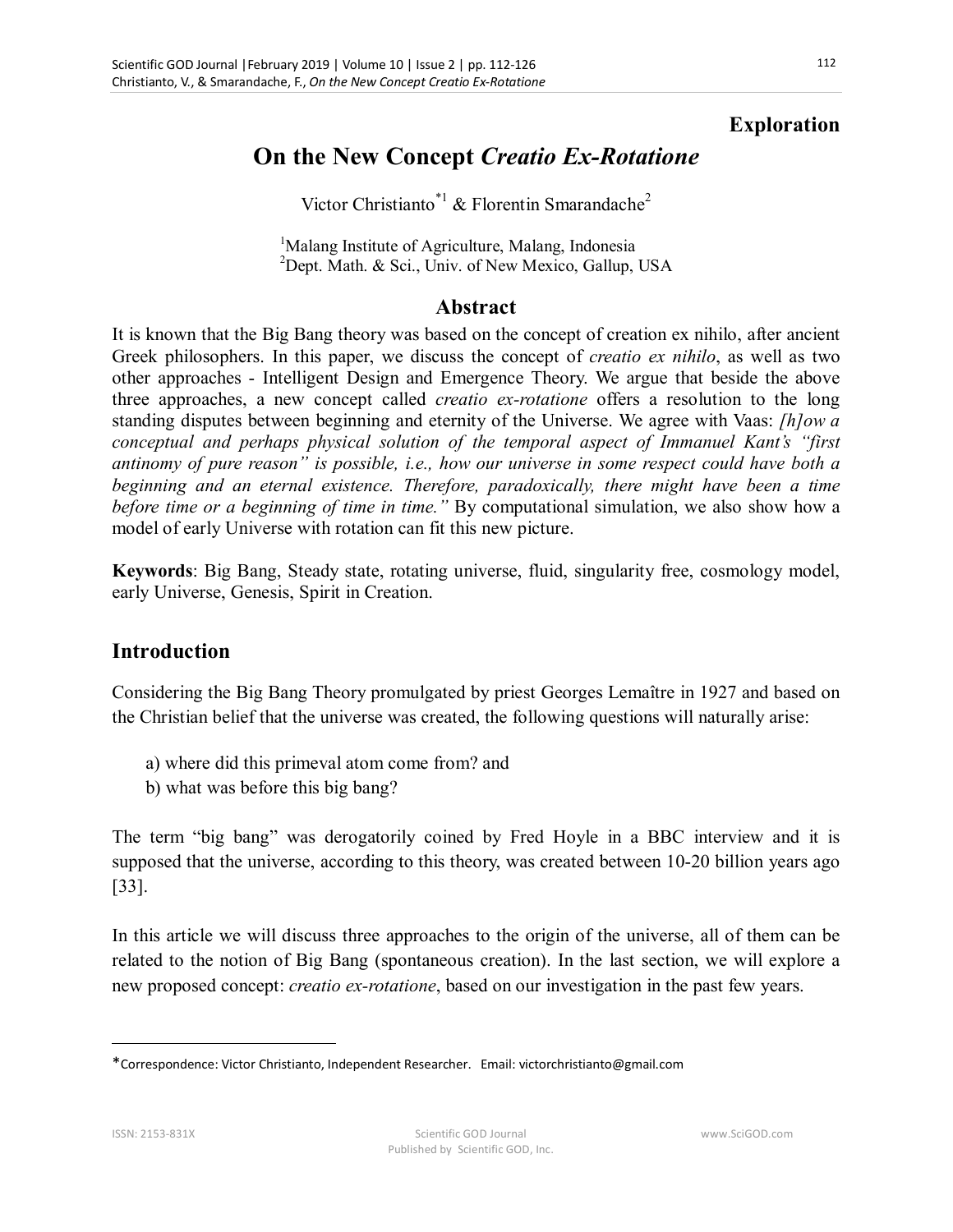### **Three Approaches on the Origin of the Universe**

#### **Creatio Ex Nihilo**

In a paper to appear in European Journal of Science and Theology [31], Kalachanis, the authors state in the abstract:

The Big Bang Theory considers that the Universe, space and time have a beginning. Similar is the position of the Christian writers of the early Christian Church, who support the ex nihilo - ἐκ μὴὴ ὄντος (ek me ontos = from the "non-being") creation of the world through the divine "energy", with the two theories converging to the fact that space and time have a beginning.

That the Big Bang concept has a beginning, that is true, but what kind of beginning that its originator had in mind is rather different from the concept that Christian writers had in mind - See , *e.g.*, [32].

The Big Bang hypothesis was formulated by Lemaitre based on the notion of primeval atom ("cosmic egg"). Although it is true that some Christian writers also mentioned "Creation from nothing", they were more likely to have different concepts compared to the primeval atom. Moreover, the notion of "creation from nothing" should be accepted as debatable, since it was mentioned in a few verses only in NT, and it can be traced back to the book of Maccabee in Deuterocanonica. So, in the next sections, we will take a look directly and closely at Hebrew version of the book of Genesis 1.

In short, we argue that: (a) while both the Big Bang originator and Christian writers shared similar concept of creatio ex nihilo, they have different views on "primeval atom;" and (b) even the idea of primeval atom itself seems in direct contradiction with "ex nihilo" term.

#### **Intelligent Design**

With regards to ID hypothesis, some philosophers began with Psalm 19 to argue in favor of *The Intelligent Creator*:

> The heavens declare the glory of God; And the firmament shows His handiwork. **<sup>2</sup>**Day unto day utters speech, And night unto night reveals knowledge. **<sup>3</sup>***There is* no speech nor language *Where* their voice is not heard.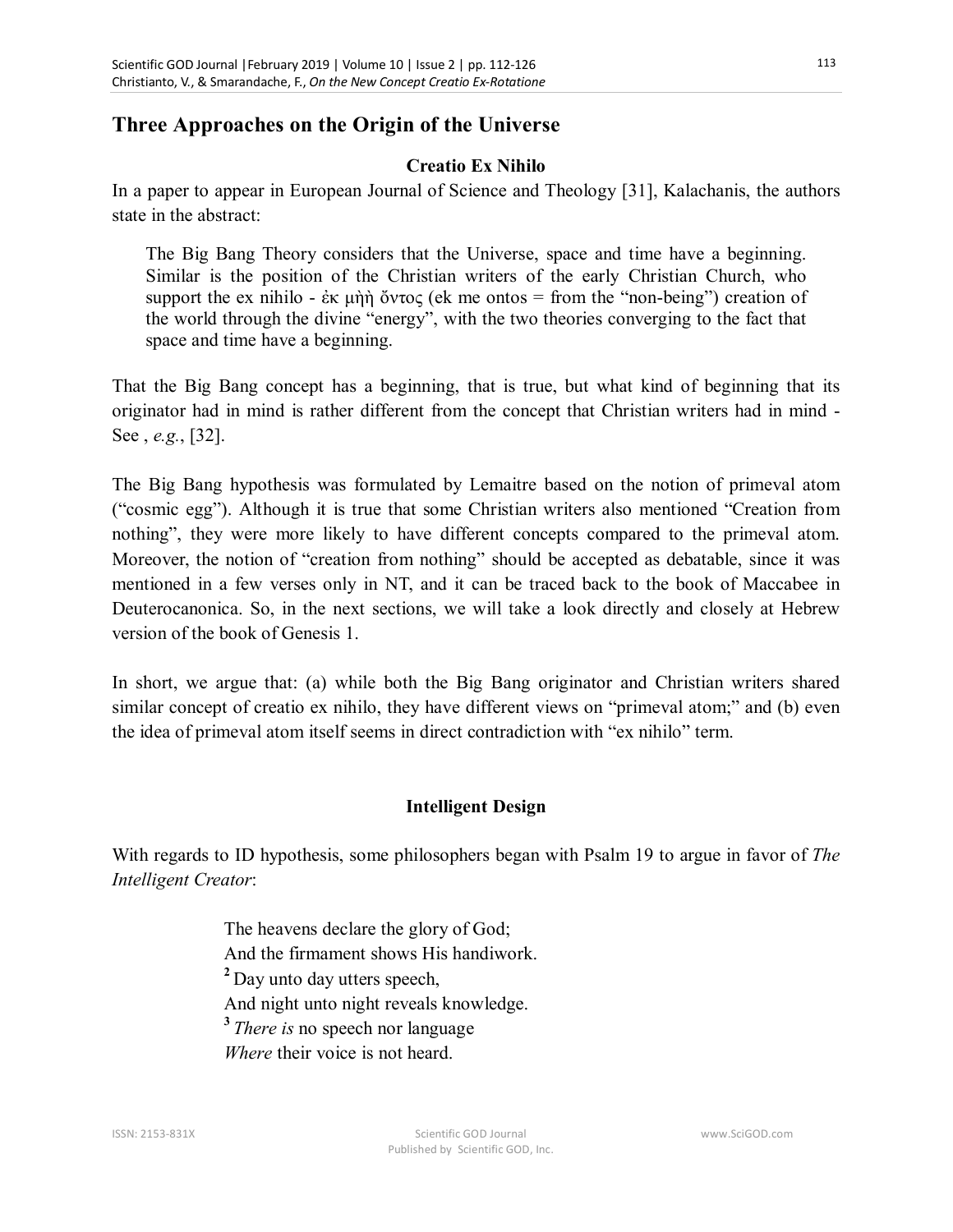<sup>4</sup> Their line<sup>[</sup> $a$ <sup>]</sup> has gone out through all the earth, And their words to the end of the world. (Psalm 19: 1-4,  $NKJV$ )<sup>1</sup>

We can note some proponents of ID, such as Michael Behe etc. While such attempt to link the old conception of Intelligent Design to Biblical account may sound interesting at first glance, one can note immediately that all ID proponents seem to avoid to point to God of Bible as the Intelligent Creator that they talk about.

Yes, ID theory is a nice hypothesis to talk about, but the end of the day, such a hesitation to speak about the Biblical God reflects their adherence (perhaps) to a number of theoretical possibilities which enable them to theorize around and around without daring to point at the Real Subject behind all Design in the Universe. And clearly, such a hesitation to point to God is not without implications, as Erkki Vesa Kojonen wrote in his dissertation in University of Helsinki [30]:

ID's design arguments are quite minimalistic, not aspiring to prove the existence of God, but merely of an **unidentified** intelligent designer of cosmic and biological teleology.

At the price of giving too much "intellectual room," then we find in recent decades some scientists or pseudo-scientists come up with alternative hypothesis on who or what is behind the Design of the Universe.

In their book "*Grand Design*," Hawking and Mlodinow argue that in their TOE model based on certain variations of Superstring theories, that such TOE does need the role of God as Creator.<sup>2</sup> In other words, they seem to argue that physical laws exist eternally before the Universe exist, so by such physical laws themselves, there was Big Bang triggered by primordial vacuum fluctuations. But how did it happen…it seems many cosmologists remain silent on this vague hypothesis. This fact alone should alert us that Hawking and Mlodinow ask their readers to believe in a story based on a baseless-theory which does not conform to any experimental backup. See also article by Michael G. Strauss.<sup>3</sup> Moreover, other alerts may come from the fact that: It is worth noting, that calculation shows that Quantum Field theory predicts cosmological constant at astronomical error compared to observed value.<sup>4</sup> Even mathematicians like Peter Woit already wrote a book called "*Not even wrong*" to alert us on the fact that Superstring

<sup>&</sup>lt;sup>1</sup> https://www.biblegateway.com/passage/?search=Psalm+19&version=NKJV

 $^2$  https://www.reasonablefaith.org/writings/popular-writings/science-theology/the-grand-design-truth-or-fiction/

 $^3$  http://www.michaelgstrauss.com/2017/08/the-grand-design-is-god-unnecessary.html

<sup>4</sup> Quote from J.R. Roldan: "The quantum field **theory prediction** of the **cosmological constant** is 120 orders of magnitude higher than the observed value. This is known as the **cosmological constant problem**." https://arxiv.org/abs/1011.5708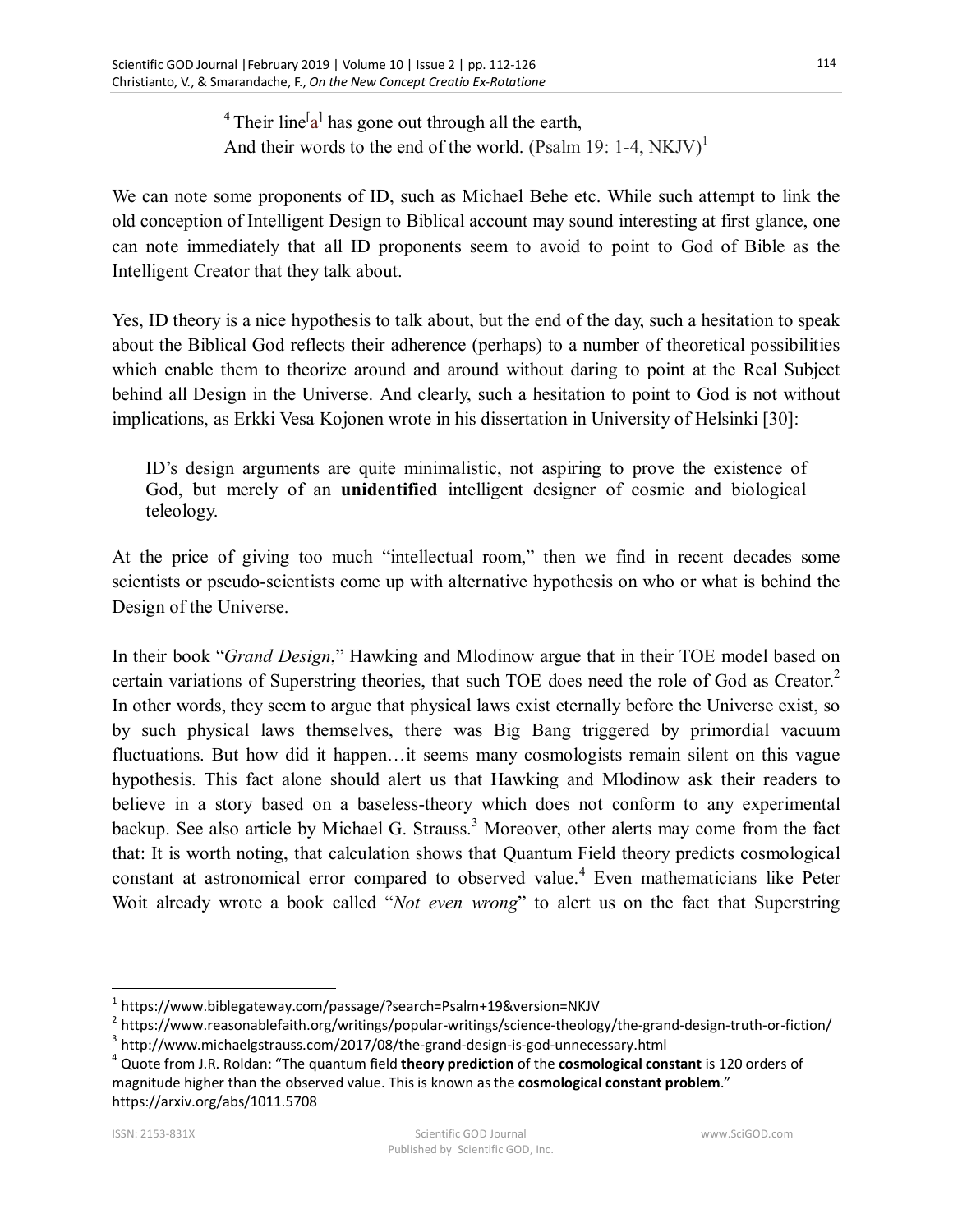theories do not predict anything which can be measured.<sup>5</sup> See also his other book: "*String theory*: *an evaluation*."<sup>6</sup>

And much worse than Grand Design, some college students (and may be with support of their professors) have come up with a new god called "*Flying Spaghetti Monster*" (FSM religion). They even managed to push their case that FSM religion should be taught at high schools and colleges in the same way of ID/evolution theory.<sup>7</sup> Such a fancy FSM reminds us to the *golden cow* made by Aaron and the Israelites soon after Moses went to the mount.

#### **Emergence Philosophy**

According to Amos Yong, a professor in Fuller Seminary:

To be clear, emergence is a philosophical or metaphysical hypothesis rather than a theological doctrine or scientific datum. Yet the theory of emergence, Clayton suggests, identifies patterns of developments in the natural history of the cosmos as understood through the findings of the various scientific disciplines. …" [6, p. 145]

In other words, emergence philosophy as proposed by Clayton<sup>8</sup> seems to be founded on certain metaphysical assumptions on how nature functions. We will not go into details of Emergence here, suffice it to say (with all respect to Amos Yong as a leading contemporary theological scholar from Fuller) that there is danger that we do **eisegesis** on biblical narratives, rather than doing a fair and faithful reading (exegesis) on Biblical account of Creation.

Therefore, in the next section, we shall show what we can infer from Biblical narratives, with minimal assumptions.

## **How** *creatio ex-rotatione* **may Resolve Dispute on the Origin of the Universe**

In recent years, the Big Bang as described by the Lambda CDM-Standard Model Cosmology has become widely accepted by majority of physics and cosmology communities. But the philosophical problems remain, as Vaas pointed out: Did the universe have a beginning or does it exist forever, i.e. is it eternal at least in relation to the past? This fundamental question was a main topic in ancient philosophy of nature and the Middle Ages. Philosophically it was more or

6 https://www.math.columbia.edu/~woit/strings.pdf

<sup>5</sup> http://www.math.columbia.edu/~woit/rutgers.pdf

<sup>&</sup>lt;sup>7</sup> https://www.telegraph.co.uk/news/worldnews/northamerica/usa/1498162/In-the-beginning-there-was-the-Flying-Spaghetti-Monster.html

<sup>&</sup>lt;sup>8</sup> http://philipclayton.net/files/papers/EmergenceOfSpirit.pdf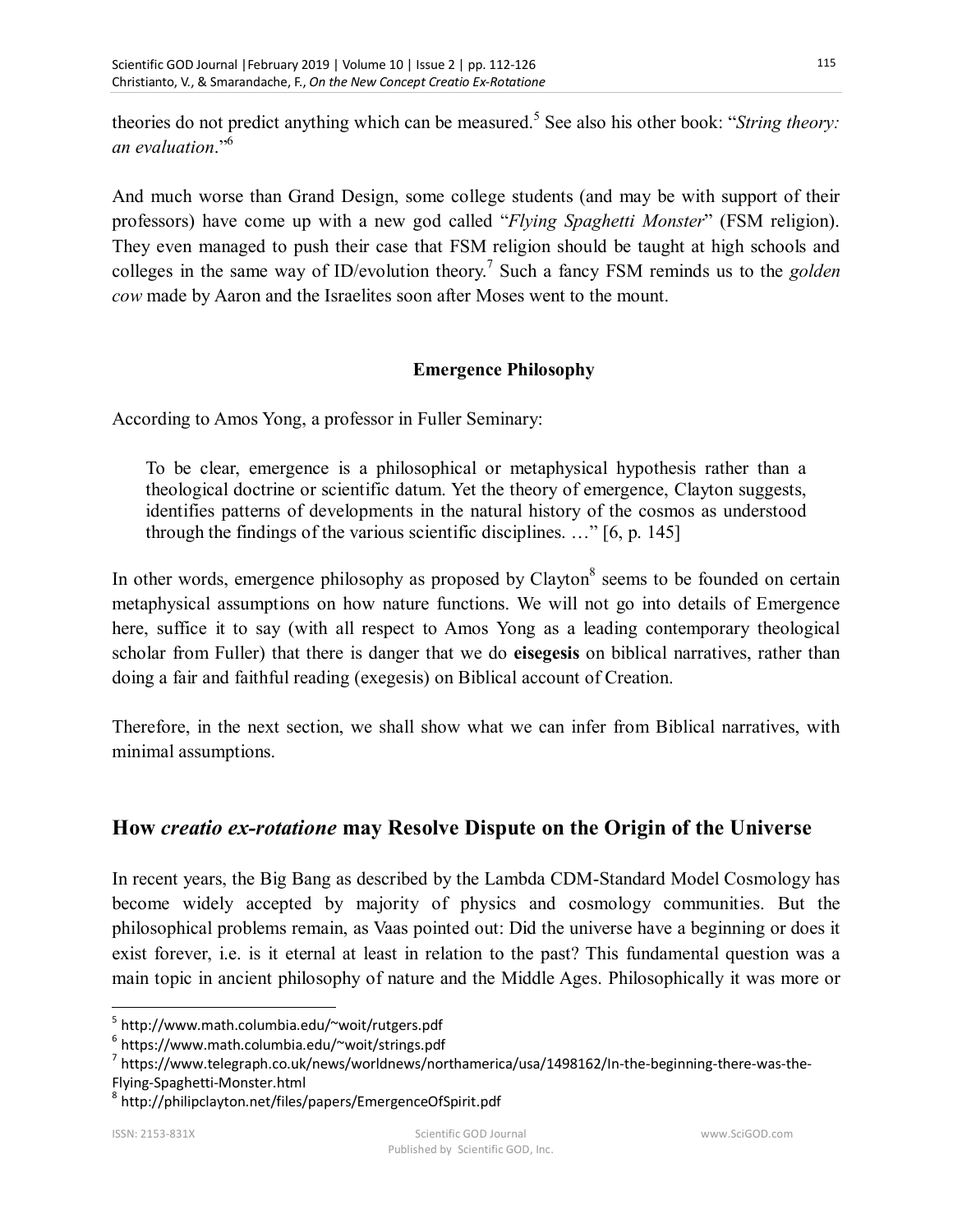less banished then by Immanuel Kant's *Critique of Pure Reason*. But it used to have and still has its revival in modern physical cosmology both in the controversy between the big bang and steady state models some decades ago and in the contemporary attempts to explain the big bang within a quantum cosmological framework.

Interestingly, Vaas also noted that Immanuel Kant, in his *Critique of Pure Reason* (1781/1787), argued that it is possible to prove both that the world has a beginning and that it is eternal (first antinomy of pure reason,  $A426f/B454f$ . As Kant believed he could overcome this  $I$ contradiction of reason" ("Widerspruch der Vernunft mit ihr selbst", A740) by what he called "*transcendental idealism*", the question whether the cosmos exists forever or not has almost vanished in philosophical discussions. [3]

In this paper, we will take a closer look at Genesis 1:2 to see whether the widely-accepted notion of *creation ex-nihilo* is supported by Hebrew Bible or not. It turns out that a new concept called **creatio ex-rotatione** is in agreement with Kant and Vaas's position, it offers a resolution to the long standing disputes between beginning and eternity of the Universe. In other words, in this respect we agree with Vaas: "how a conceptual and perhaps physical solution of the temporal aspect of Immanuel Kant's "*first antinomy of pure reason*" is possible, i.e. how our universe in some respect could have both a beginning and an eternal existence. Therefore, paradoxically, there might have been a time before time or a beginning of time in time."[3]

We will discuss how to answer this question by the lens of hermeneutics of Sherlock Holmes. This is a tool of mind which we think to be a better way compared to critical hermeneutics.

## **What is** *Hermeneutics of Sherlock Holmes***?** 9

The following are 10 tips from Eric McKiddie to adapt Sherlock Holmes to interpreting biblical passages: $10$ 

#### Tip no 1:

*Holmes: "I have no data yet. It is a capital mistake to theorize before one has data. Insensibly one begins to twist facts to suit theories, instead of theories to suit facts."* Far too often students of the Bible (and cosmology folks as well) twist verses to suit interpretations instead of formulating interpretations to suit what the verses say. Guide: Don't approach your passage assuming you know what it means. Rather, use the data in the passage – the words that are used and how they fit together – to point you toward the correct interpretation.

<sup>&</sup>lt;sup>9</sup> https://www.str.org/blog/learning-hermeneutics-from-holmes

<sup>10</sup> https://www.thegospelcoalition.org/blogs/trevin-wax/10-tips-on-solving-mysterious-bible-passages-fromsherlock-holmes/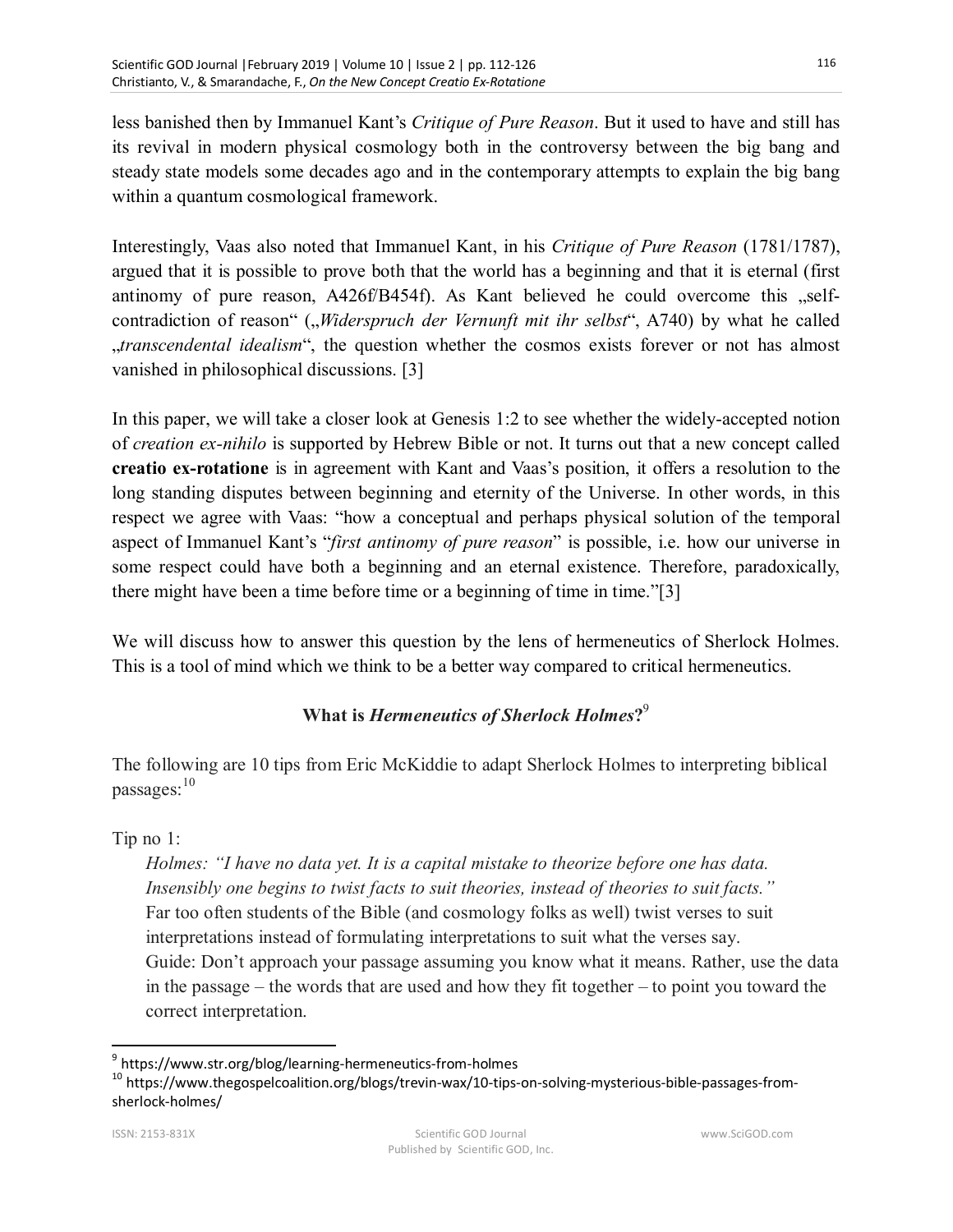#### Tip no 2: **The kind of looking that solves mysteries**

- *Holmes: "You have frequently seen the steps which lead up from the hall to this room."*
- *Watson: "Hundreds of times."*
- *Holmes: "Then how many are there?"*
- *Watson: "How many? I don't know!"*
- *Holmes: "Quite so! You have not observed. And yet you have seen. That is just my point. Now, I know that there are seventeen steps, because I have both seen and observed."*
- There is a difference between reading a Bible verse and observing it. Observation is a way of collecting details contained in a passage. As you read and reread the verses, pull the words into your brain where you can think about them and figure them out.
- This habit will shed light on how you understand the text, even if the passage is as familiar as the stairs in your house.

#### Tip no 3: **Know what to look for**

- *Watson: "You appeared to [see] what was quite invisible to me."*
- *Holmes: "Not invisible but unnoticed, Watson. You did not know where to look, and so you missed all that was important."*
- Know where to look for clues that will illuminate your passage. Look for repeated words and phrases, bookends (where the beginning and end of the passage contain similarities), and clues in the context around your passage.
- Don't know what to look for? *Living by the Book* by Howard Hendricks and *How to Read the Bible for All Its Worth* by Gordon Fee and Douglas Stuart are great resources to start learning how to study the Bible.

#### Tip no 4: **Mundane details are important!**

- *Watson: "I had expected to see Sherlock Holmes impatient under this rambling and inconsequential narrative, but, on the contrary, he had listened with the greatest concentration of attention."*
- Don't ignore parts of the passage that seem insignificant to its meaning. Treat every word as if it contains clues to the interpretation of the passage.

#### Tip no 5: **Use solutions to little mysteries to solve bigger ones.**

- *Holmes: "The ideal reasoner would, when he had once been shown a single fact in all its bearings, deduce from it not only all the chain of events which led up to it but also all the results which would follow from it."*
- Once you understand the passage that baffled you, your work is not done!
- Now it's time to locate that passage in the grand narrative of the Bible. How do previous books and stories lead up to your passage? How does your passage anticipate the consummation of all things that results at Jesus' second coming?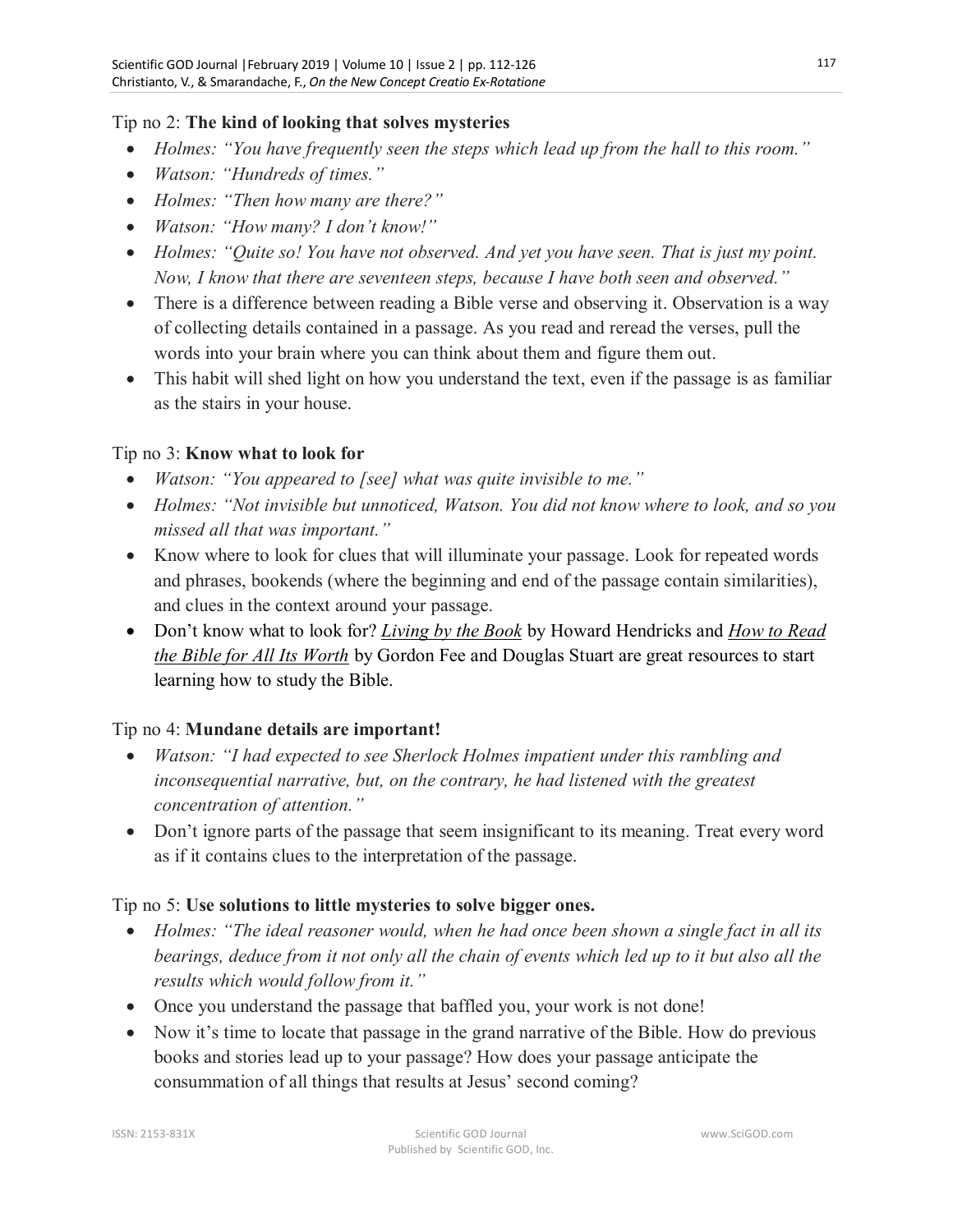#### Tip no 6: **The harder the mystery, the more evidence you need**

- *"This is a very deep business," Holmes said at last. "There are a thousand details which I should desire to know before I decide upon our course of action."*
- In grad school, one professor gave us an assignment requiring us students to make 75 observations on Acts 1:8. The verse does not even contain that many words!
- The professor's goal was to train us in compiling evidence. Harder Bible passages demand that we collect as much information as possible.

#### Tip no 7: **Break big mysteries down into little ones**

- *Watson: "Holmes walked slowly round and examined each and all of [the pieces of evidence] with the keenest interest."*
- Difficult passages can be overwhelming. Break chapters down into paragraphs, paragraphs into verses, and verses into clauses. Devote careful attention to each chunk of the passage individually. Then try to piece together the meaning they have when added up as a whole.

#### Tip no 8: **Don't be so committed to a solution that you ignore new evidence**

- *"I had," said Holmes, "come to an entirely erroneous conclusion which shows, my dear Watson, how dangerous it always is to reason from insufficient data…I can only claim the merit that I instantly reconsidered my position."*
- After you've put the hard work into grasping a mysterious passage, the case isn't necessarily closed. Often you'll run across other passages that shed new light on your passage. Or you'll hear someone preach those verses in a different way than how you interpreted it.
- Always be willing to consider new insights. This will at least help you nuance your understanding of the passage, if not take a different stance.

#### Tip no 9: **Simple solutions often provide answers to manifold mysteries**

- *Holmes: "The case has been an interesting one…because it serves to show very clearly how simple the explanation may be of an affair which at first sight seems to be almost inexplicable."*
- Many passages that seem mysterious at first end up not being so bad. Their bark is worse than their bite. For example, several passages in Revelation, intimidating to so many, have simple explanations. (Not all, but some!)

## Tip no 10: **On the other hand, so-called simple passages may be more complicated than initially meets the eye.**

 *Holmes: "This matter really strikes very much deeper than either you or the police were at first inclined to think. It appeared to you to be a simple case; to me it seems exceedingly complex."*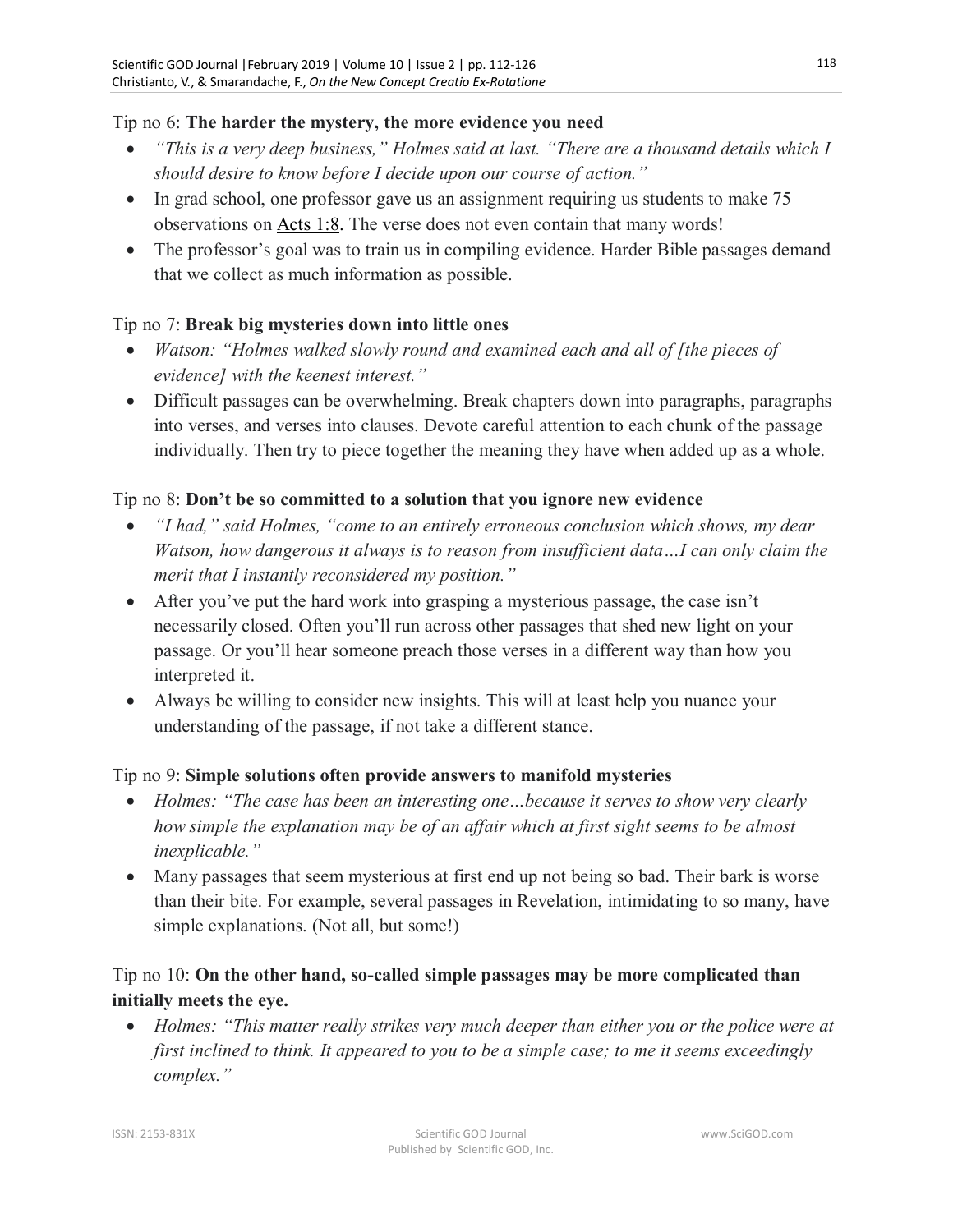This is often true of coffee mug and bumper sticker verses. We think they are simple to understand because we see them all the time. But once you dig into them, you realize they are more mysterious than meets the eye.

#### **A close reading at Genesis 1:1-2**

One of the biggest mysteries in cosmogony and cosmology studies is perhaps: *How to interpret properly Genesis chapter 1:2*. Traditionally, philosophers proposed that God created the Universe out of nothingness (from reading "empty and formless" and "*bara*" words; this contention is called "*creatio ex nihilo*."). Understandably, such a model can lead to various interpretations, including the notorious "cosmic egg" (primeval atom) model as suggested by Georges Lemaitre, which then led to Big Bang model.[18-20] Subsequently, many cosmologists accept it without asking, that Big Bang stands as the most faithful and nearest theory to Biblical account of creation. But we can ask: Is that primeval atom model the true and faithful reading of Genesis 1:2?

Let us start our discussion with examining key biblical words of Hebrew Bible, especially Genesis 1:1-2. It can be shown that the widely accepted creation ex nihilo is a *post-biblical invention*, rather than as faithful reading of the verses. To quote Ian Barbour: "*Creation out of nothing is not a biblical concept*."[4]

Let us consider some biblical passages:

The literal meaning of Gen. 1:1, "bareishit bara Elohim." This very first statement of the book of Genesis literally reads: 'first' and 'beginning' are reasonable alternatives for the Hebrew noun, *reishit*. Also note that in Hebrew, subjects and verbs are usually ordered verb-first (unlike English in which the subject is written first). If the verb and subject of this verse are reordered according to natural English grammar we read: [1]

{In, When} {first, beginning} Elohim created…**reishit**: The noun, reishit, has as its root the letters, ראש) Resh -Aleph-Shin). Words derived from this root often carry the meaning of 'primary', 'chief', 'begin', 'first' or "first-in-line", "head of", and so forth. Harris's Theological Wordbook of the Old Testament (TWOT) is more specific, namely, reishit means[1]

*…first, beginning, choicest, first or best of a group. [Reishit is] a feminine noun derived from the root [Resh-Aleph-Shin], it appears fifty times in nearly all parts of the [Old Testament]. [Its] primary meaning is "first" or "beginning" of a series.*

Accordingly, we can now retranslate *bəreishit bara Elohim* as "When first created Elohim", or as we would render in English,[1]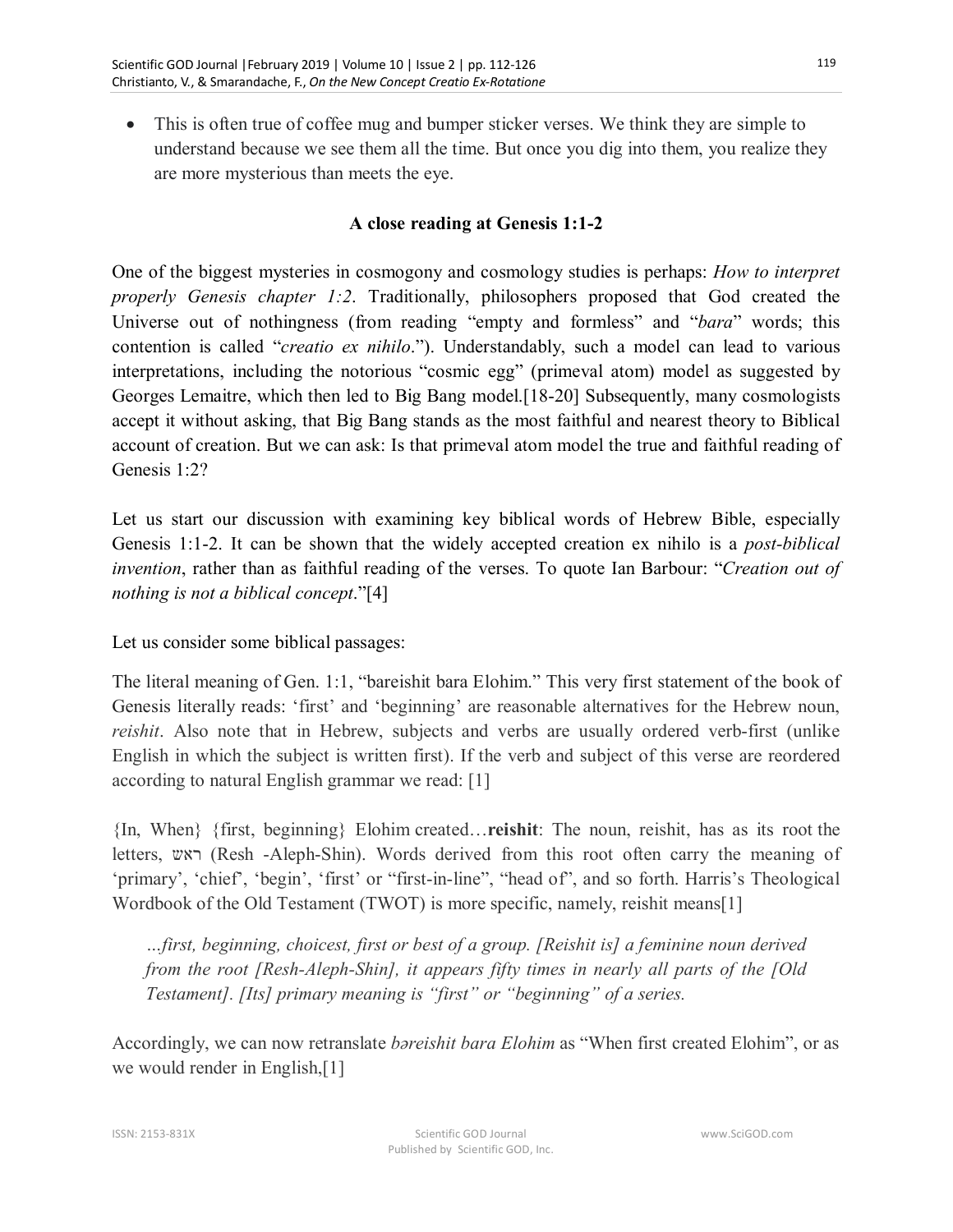*When Elohim first created…*

Gen. 1:2, "And the earth had been." In English this is easily handled by the past perfect tense (also called the pluperfect or the "flashback" tense). Likewise, if *haytah* in v 1:2 is translated as a past perfect verb, then verses 1:1-2 would read,[1]

*When Elohim first created the heavens and the earth, the earth had been* …

In this translation the universe, in some form or other, was already in existence when God executed His first creative act, the creation of light.

In other words, a close reading of Hebrew Bible seems to suggest that *creatio ex-nihilo* is a postbiblical invention. Other scholars have suggested an alternative concept, called *creatio exmateria,* but many orthodox Christian scholars have raised objection to this notion, partly because the term seems to undermine God's ultimate power and control of the Universe. Besides, the notion of *creatio ex-materia* has been advocated by Mormon preachers.

To overcome this problem, and based on what we learned recently, allow us now to come up with a new term: **creatio ex-rotatione** (rotatione is a Latin word for "rotation)". As we shall see in the next chapter, it is possible to come up with a physical model of early Universe with rotation, where the raw materials have been existed for long period of time, but suddenly it burst out into creation. And it seems to fit with Kant's idea to resolve the dichotomy between finite past or eternal Universe. Furthermore, it can be shown that the model naturally leads to accelerated expansion, without having to invoke *ad hoc* assumptions like dark energy or cosmological constant.

## **A computational model of rotation in early Universe**

Our discussion starts from the fundamental question: how can we include the rotation in early Universe model? After answering that question, we will discuss how "turbulence-generated sound" can be put into a mathematical model for the early Universe. We are aware that the notion of turbulence-generated sound is not new term at all especially in aerodynamics, but the term is rarely used in cosmology until now. We shall show that 3D Navier-Stokes will lead to non-linear acoustics models, which means that a turbulence/storm can generate sound wave.

It has been known for long time that most of the existing cosmology models have singularity problem. Cosmological singularity has been a consequence of excessive symmetry of flow, such as "Hubble's law". More realistic one is suggested, based on Newtonian cosmology model but here we include the vortical-rotational effect of the whole Universe.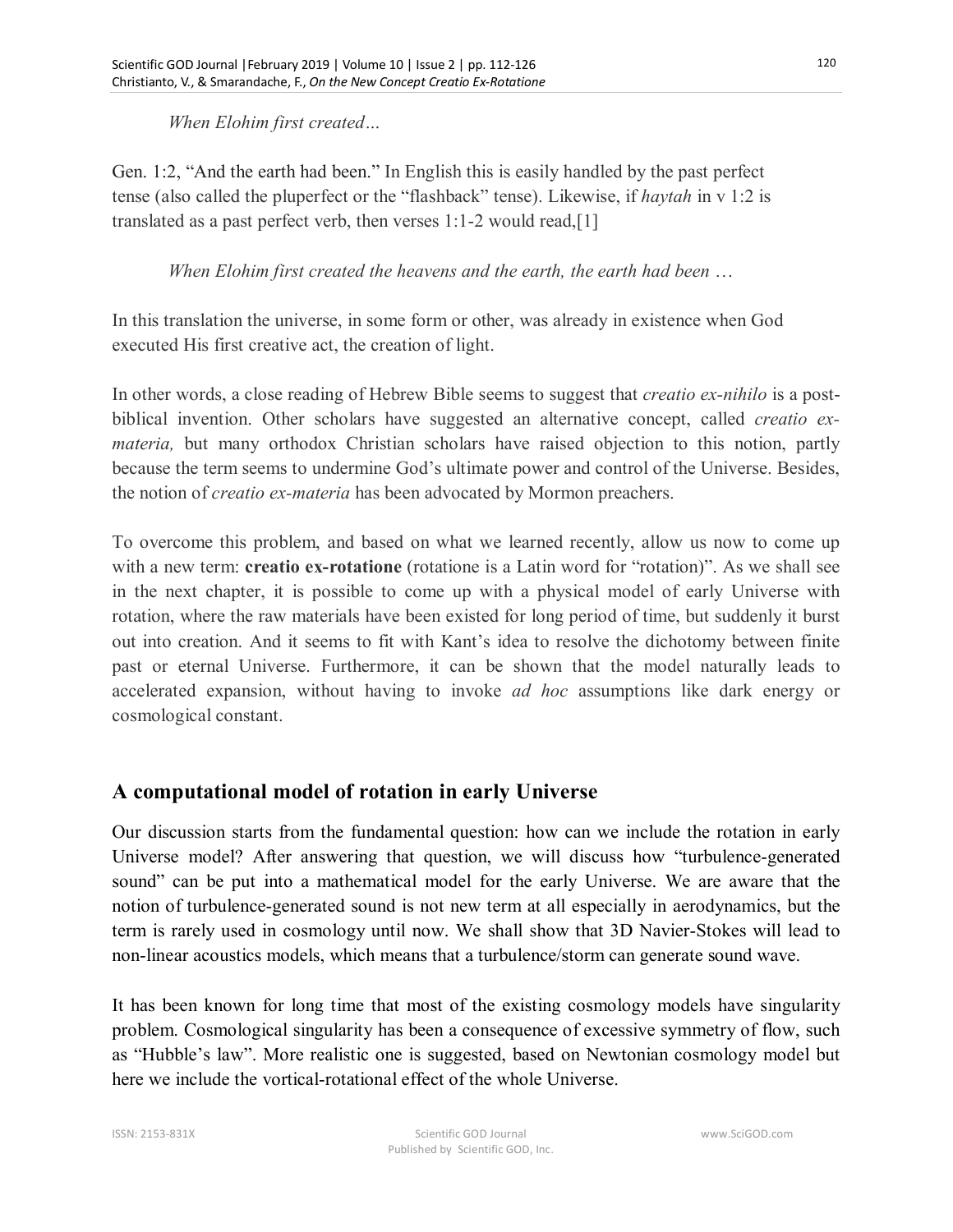In other paper, we obtained an Ermakov-type equation following Nurgaliev [8]. Then we solve it numerically using Mathematica 11. An interesting result from that simple computational simulation is shown in the following diagram:[9]



**Diagram 1**. Plot of Ermakov-type solution for A=1, B=-10 (from [9])

From the above computational experiment, we conclude that the evolution of the Universe depends on the constants involved, especially on the rotational-vortex structure of the Universe. This needs to be investigated in more detailed for sure.

One conclusion that we may derive especially from Diagram 1, is that our computational simulation suggests that it is possible to consider that the Universe has existed for long time in prolonged stagnation period, then suddenly it burst out from *empty and formless* (Gen. 1:2), to take its current shape with observed "accelerated expansion."

As an implication, we may arrive at a precise model of flattening velocity of galaxies without having to invoke *ad-hoc* assumptions such as dark matter.

Therefore, it is perhaps noteworthy to discuss briefly a simple model of galaxies based on a postulate of turbulence vortices which govern the galaxy dynamics. The result of Vatistas' model equation can yield prediction which is close to observation, as shown in the following diagram [14]: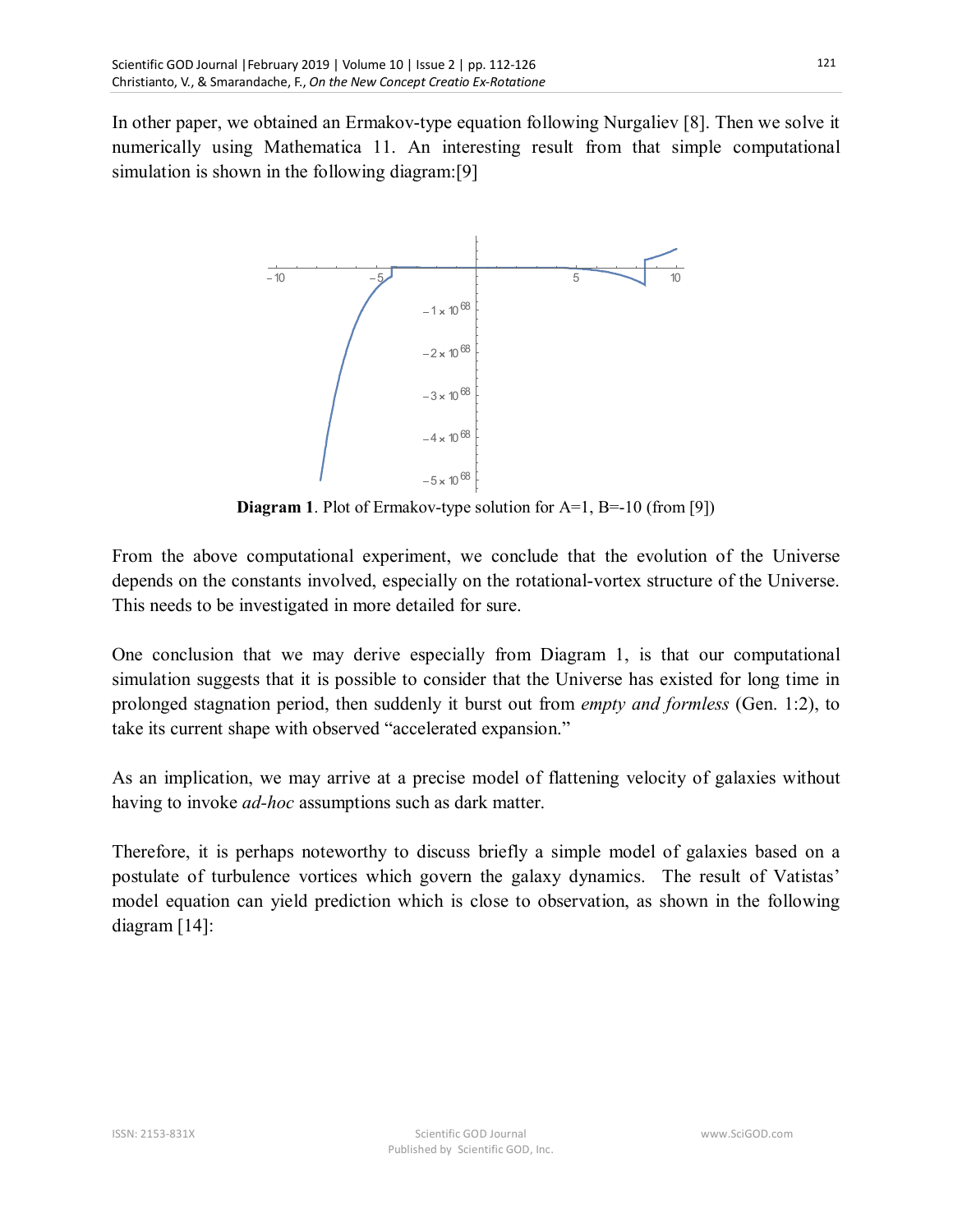

Therefore, it appears possible to model galaxies without invoking numerous *ad hoc* assumptions such as *dark matter*, once we accept the existence of turbulent interstellar medium. The Vatistas model is also governed by Navier-Stokes equations, see for instance [14].

## **Advantages of the "creatio ex-rotatione" concept**

In the preceding section, we have discussed on how our proposed term of "*creatio ex-rotatione*" has sufficient logical background. Now, allow us to discuss some advantages of the proposed "*creatio ex-rotatione*" cosmology view over the Lemaitre's primeval atom (which is the basis of Standard Model Cosmology):

#### **(a) Explain excess of handedness in spiral galaxies**

As reported by Longo et al, there is an excess of left-handedness in spiral galaxies. According to Longo, the simplest explanation of such left-handedness is that there is net angular momentum of the Universe. This seems to suggest that our hypothesis of *creatio exrotatione* is closer to the truth with respect to origin of the Universe. [2]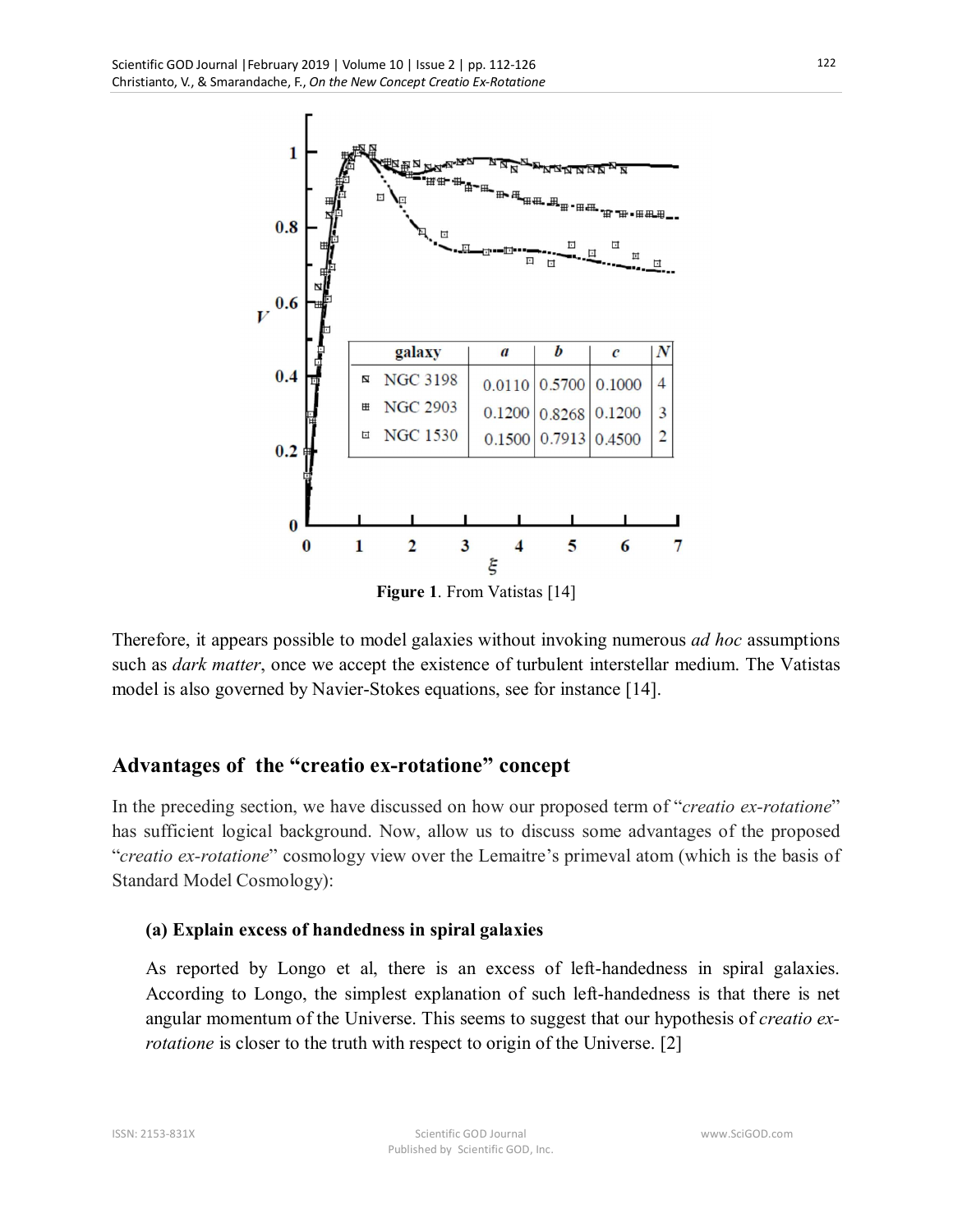#### **(b) Avoid inflationary scheme**

It is known that inflationary models were proposed by Alan Guth et al. (see [25][26]), in order to explain certain difficulties in the Big Bang scenario. But some cosmology experts such as Hollands & Wald has raised some difficulties with inflationary model, as follows:

We argue that the explanations provided by inflation for the homogeneity, isotropy, and flatness of our universe are not satisfactory, and that a proper explanation of these features will require a much deeper understanding of the initial state of our universe [27]

In our diagram plot above, it is clear that an early rotation model can explain why the Universe can burst out into creation in a very short period, without invoking ad hoc postulate such as inflation model.

#### **(c) Explain accelerated expansion**:

As far as we know, one of the earliest models which gave prediction of accelerated expanding Universe is Carmeli's Cosmological General Relativity.[29] But it has been shown by Green & Wald that for the large scale structures of the Universe, Newtonian model can give similar results compared to general relativity picture.[28] Furthermore, it seems that there is no quite clear arguments why we should accept Carmeli use of 5D metric model (space-time-velocity metric). In the meantime, in our rotating Universe model, we do not invoke ad hoc dimension into the metric.

#### **(d) Explain inhomogeneity, breeding galaxies etc.:**

Astronomers have known for long time, that the Universe is not homogeneous and isotropic as in the usual model. It contains of inhomogeneity, irregularity, clumpiness, voids, filaments etc, which indicate complex structures. Such inhomogeneous structures may be better modelled in terms of turbulence model such as Navier-Stokes equations, see also our early papers [11][12]. Furthermore, observations clearly suggest that matter ejected continuously in galaxy centers, which view is difficult to reconcile with Big Bang scenario of galaxy creation.

### **Conclusions**

In summary, we argue that: (a) while both the Big Bang originator and Christian writers shared similar concept of creatio ex nihilo, they have different views on "primeval atom," (b) even the idea of primeval atom itself seems in direct contradiction with "ex nihilo" term; (c) the proposed *creatio ex-rotatione* offers a resolution to the long standing disputes between beginning and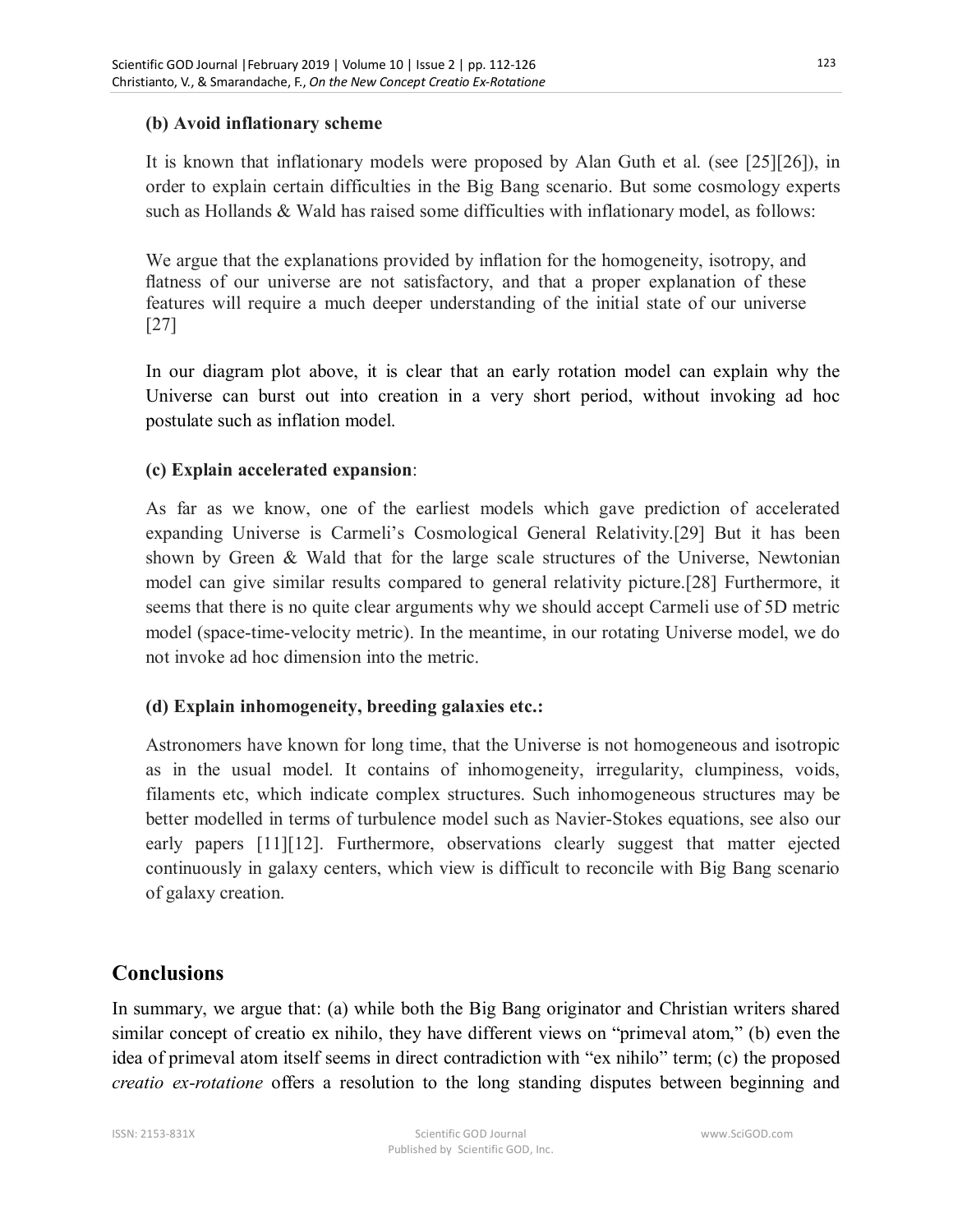eternity of the Universe. In other words, in this respect we agree with Vaas, i.e. it can be shown: "how a conceptual and perhaps physical solution of the temporal aspect of Immanuel Kant's "*first antinomy of pure reason*" is possible, i.e. how our universe in some respect could have both a beginning and an eternal existence. Therefore, paradoxically, there might have been a time before time or a beginning of time in time."

We argue that a close re-reading of Genesis 1:2 will lead us to another viable story which is different from Lemaitre's primeval atom model of early Universe, albeit this alternative has not been developed rigorously as LCDM theories.

It is our hope that our exploration will lead to more realistic nonlinear cosmology theories which are better in terms of observations, and also more faithful to Biblical account of creation.

We hope this short review may inspire younger generation of physicists and biologists to rethink and renew their approaches to Nature, and perhaps it may also help to generate new theories which will be useful for a better future of mankind.

## **References**

- [1] http://learn-biblical-hebrew.com/hebrew-scripture/beginning-genesis-11-24a/appendix/creatio-exmateria-genesis-11-2/
- [2] Michael J. Longo. Evidence for a Preferred Handedness of Spiral Galaxies. arXiv: astroph/0707.3793
- [2a] M.J. Longo. Does the Universe Have a Handedness? arXiv: 0812.3437; [2b] M.J. Longo. *Physics Letters B* 10.1016.
- [3] Rudiger Vaas. Time before Time: Classifications of universes in contemporary cosmology, and how to avoid the antinomy of the beginning and eternity of the world. arXiv: 0408111.
- [4] Paul Copan. Is Creatio Ex Nihilo a Post-Biblical Invention? TRINJ 17NS (1996)
- [5] Helge Kragh. Cosmology and the Origin of the Universe: Historical and Conceptual Perspectives. arXiv: 1706.00726
- [6] Amos Yong. *The Spirit of Creation.* Cambridge: Wm. B. Eerdmans Publ. Co., 2011
- [7] Gerhard F. Hasel. The polemic nature of the Genesis Cosmology. *The Evangelical Quarterly*.
- [8] Ildus S. Nurgaliev. *E pur si muove!* arXiv: 1210.4091. [8a] see also Singularities are averted by vortices. *13th Gravitational Conference – International Conference on Gravitation, Cosmology and Astrophysics*. June 23-28, 2008. Peoples Friendship University of Russia (PFUR), Moscow, Russia. Abstracts. Published by PFUR, ISBN 978-5-209-03274-8, pp. 117–118; [8b] Also in *Gravitation and Cosmology* vol. 16 no. 4 (2010) pp. 313-315.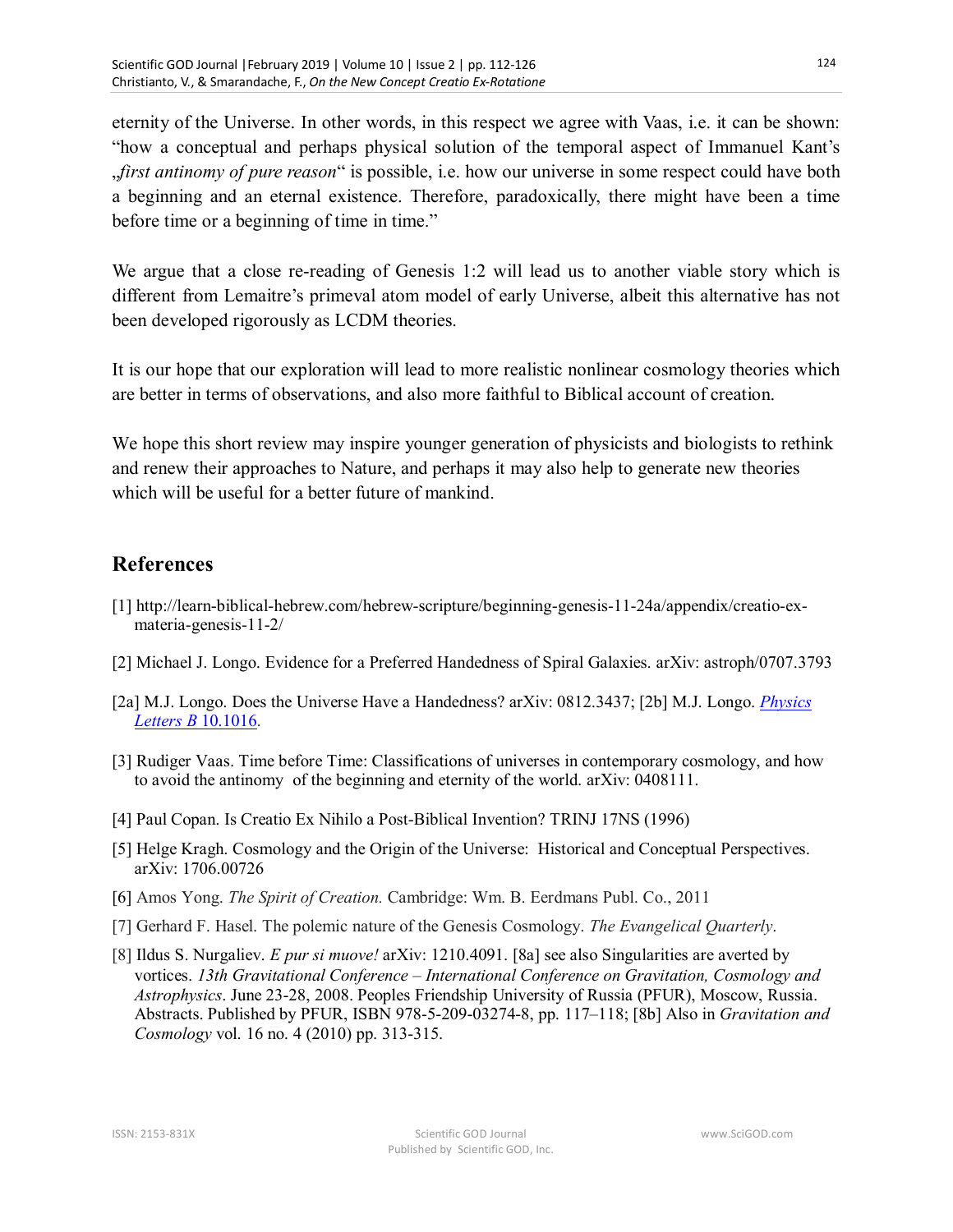- [9] Victor Christianto & Florentin Smarandache & Yunita Umniyati. Solving Numerically Ermakov-type Equation for Newtonian Cosmology Model with Vortex. *Prespacetime Journal*, Oct. 2017. www.prespacetime.com
- [10] V. Christianto "An Outline of Cosmology Based on Interpretation of the Johannine Prologue", *The Bulletin of Society for Mathematical Services and Standards,* Vol. 11, pp. 4-12, 2014. url: https://www.scipress.com/BSMaSS.11.4
- [11] V. Christianto. Four Possible Applications of a Navier-Stokes Cosmology. Prespacetime Journal Vol. 6 No. 11 (2015) url: http://www.prespacetime.com
- [12] V. Christianto. A Possible Route to Navier-Stokes Cosmology on Cantor Sets. Prespacetime Journal Vol. 6 No. 8 (2015). url: http://www.prespacetime.com
- [13] V. Christianto. A Theo-Cymatic Reading of Prolegomena of St. John's Gospel. *Scientific GOD Journal*, Vol. 8 no. 4 (2017), url: http://www.scigod.com/index.php/sgj/article/view/544/595
- [14] Georgios Vatistas. The presence of interstellar turbulence could explain the velocity flattening in galaxies. arXiv: 1012.1384
- [15] Wilf Hildebrandt. *An Old Testament Theology of the Spirit of God*. Peabody: Hendrickson Publisher, Inc., 1995
- [16] Fedor V. Shugaev, Dmitri Y. Cherkasov and Oxana A. Solenaya. Acoustic radiation by 3D vortex rings in air. *Aerospace* 2015, 2, 627-636; doi:10.3390/aerospace2040627
- [17] Anna Rozanova-Pierrat. Approximation of a compressible Navier-Stokes system by non-linear acoustical models. arXiv: 1601.0558 (2016)
- [18] J-P. Luminet. Editorial note to: Georges Lemaître, A homogeneous universe of constant mass and increasing radius accounting for the radial velocity of extra-galactic nebulae. Gen. Rel. Grav. (2013) 45. url: http://www.physics.umd.edu/grt/taj/675e/Luminet\_on\_Lemaitre\_history.pdf
- [19] J-P. Luminet. Lemaitre's Big Bang. *Frontiers of Fundamental Physics* 14. url: https://arxiv.org/ftp/arxiv/papers/1503/1503.08304.pdf
- [20] Simon Mitton. Georges Lemaitre: Life, science, and legacy. url: https://arxiv.org/ftp/arxiv/papers/1612/1612.03003.pdf
- [21] Vern Poythress. Redeeming Mathematics: *A God-centered approach.* Wheaton: Crossway, 2015.
- [22] Florentin Smarandache, *Neutrosophy. Neutrosophic Probability, Set, and Logic*, ProQuest Information & Learning, Ann Arbor, Michigan, USA, 105 p., 1998; http://fs.gallup.unm.edu/eBookneutrosophics6.pdf (edition online).
- [23] Florentin Smarandache, n-Valued Refined Neutrosophic Logic and Its Applications in Physics, *Progress in Physics*, 143-146, Vol. 4, 2013;

http://fs.gallup.unm.edu/n-ValuedNeutrosophicLogic-PiP.pdf

- [24] F. Smarandache, *Neutrosophic Overset, Neutrosophic Underset, and Neutrosophic Offset. Similarly for Neutrosophic Over-/Under-/Off- Logic, Probability, and Statistics*, 168 p., Pons Editions, Brussels, Belgium, 2016, on Cornell University's website: https://arxiv.org/ftp/arxiv/papers/1607/1607.00234.pdf and in France at the international scientific database: https://hal.archives-ouvertes.fr/hal-01340830
- [25] Alan H. Guth. Inflation. Carnegie Observatories Astrophysics Series, Vol. 2: Measuring and Modeling the Universe, 2004 ed. W. L. Freedman (Cambridge: Cambridge Univ. Press)